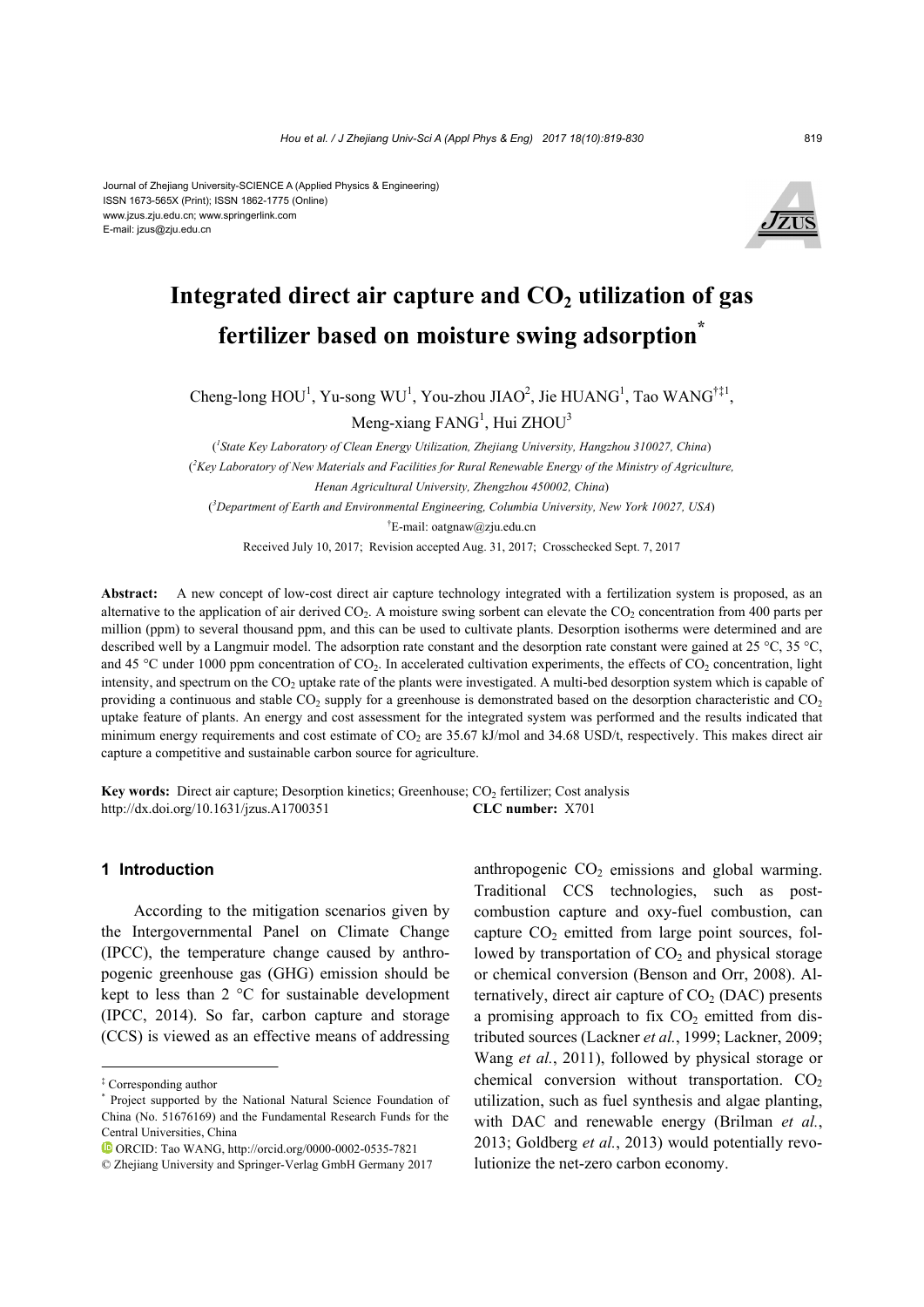For the regeneration of sorbent, DAC technologies can be categorized into three types: temperature swing (Kong *et al.*, 2015; Pang *et al.*, 2015), vacuum swing (Gebald *et al.*, 2014; Wurzbacher *et al.*, 2016), and moisture swing (Wang *et al.*, 2011; 2013; Shi *et al.*, 2016a; 2016b). For the first two technologies, strong alkali Ca/K/Na based solvent/sorbent (Bandi *et al.*, 1995), solid amines (Choi *et al.*, 2011; Goeppert *et al.*, 2011), and modified metal-organic frameworks (MOF) (Schell *et al.*, 2012; Lee *et al.*, 2014) have been proposed for direct air capture. Although substantial high-temperature heat (150–850 °C) or electricity would be required for the temperature or vacuum swing process,  $CO<sub>2</sub>$  concentration could be elevated directly from 400 parts per million (ppm) to 100% (Wurzbacher *et al.*, 2012). On the other hand, the moisture swing process based on quaternary ammonium functional groups (Wang *et al.*, 2011; He *et al.*, 2013) can separate  $CO<sub>2</sub>$  directly from the air with low-grade heat. The partial pressure of  $CO<sub>2</sub>$ could be increased by two orders of magnitude by wetting the sorbent (Wang *et al.*, 2011). This moisture-induced cycle utilizes the free energy released by water evaporation and avoids the use of heat for sorbent regeneration (Wang *et al.*, 2013). In addition, various  $CO<sub>2</sub>$  utilization processes integrated with air capture technology have been proposed or developed. DAC can provide an *in situ* carbon source for hydrocarbon materials, such as fuel (Goldberg *et al.*, 2013), polymer (Dey *et al.*, 2012), and bio-products (Brilman *et al.*, 2013). Nikulshina *et al.* (2006) employed the high temperature  $Ca(OH)_2$ -CaCO<sub>3</sub> cycle to capture  $CO<sub>2</sub>$  from the air. Using concentrated solar heat, the captured  $CO<sub>2</sub>$  could be reformed into syngas with an additional methane source. Researchers at the University of Southern California, USA developed a Ru-based catalyst for the production of CH3OH from *in situ* hydrogenation of  $CO<sub>2</sub>$  on a polyamine sorbent (Kothandaraman *et al.*, 2016). Goldberg *et al.* (2013) suggested combining the air capture and  $CO<sub>2</sub>$  geological storage at a remote Kerguelen island for long-term carbon sequestration. High-grade energy, such as high-temperature heat, electricity or hydrogen rich fuel, is generally required for regeneration of sorbent during the above process.

An alternative approach to utilize the  $CO<sub>2</sub>$  captured from ambient air is the cultivation of plants, such as algae and crops.  $CO<sub>2</sub>$  fertilization has been proved to be efficient in greenhouse agriculture, which can be used to cultivate vegetables out of season and boost yields (Qiu *et al.*, 2013; Khoshnevisan *et al.*, 2014). Studies showed that increasing  $CO<sub>2</sub>$ concentration can boost the yields for both C3 and C4 plants (Poorter, 1993), promote the rates of leaf photosynthesis of vegetables like chickpea (Saha *et al.*, 2015), Gerbera jamesonii (Xu *et al.*, 2014), and cucumber (Zhou *et al.*, 2004), and enhance the disease-resistant ability of vegetables (Runion *et al.*, 1994; Hibberd *et al.*, 1996; Ferrocino *et al.*, 2013). Traditional  $CO<sub>2</sub>$  fertilization methods utilize concentrated  $CO_2$  from flue gas (Wolff *et al.*, 2015) or  $CO_2$ from the reaction between sulfuric acid and ammonium bicarbonate. These methods generally have issues of gas contamination or high cost. The optimum  $CO<sub>2</sub>$  concentrations for the cultivation of plant and natural algae are found to be 0.1%–0.2% and 1%–3%, respectively (Chiu *et al.*, 2008; Park *et al.*, 2013), which are only 1–2 orders of magnitude higher than those in ambient air. Therefore,  $CO<sub>2</sub>$  fertilization from air capture can take advantage of the thermodynamically low energy requirement for gas separation. Brilman *et al.* (2013) cultivated microalgae using the solid amine based air capture technology under a regeneration temperature of 70–80 °C rather than over 100 °C. Moisture swing technology based on the quaternary ammonium sorbent could be another candidate for gas fertilization. The concentration of desorbed  $CO_2$  (1%–5%) (Wang *et al.*, 2011) matches with that of  $CO<sub>2</sub>$  fertilization. In order to efficiently integrate the moisture swing-based DAC technology to  $CO<sub>2</sub>$  fertilization, one needs to explicitly understand the kinetics of  $CO<sub>2</sub>$  fixation during cultivation, as well as the desorption kinetics of the  $CO<sub>2</sub>$  sorbent.

In this study, moisture swing technology based on a quaternary ammonium sorbent is proposed to provide  $CO<sub>2</sub>$  fertilization for greenhouse agriculture. Lettuce is selected for studying the  $CO<sub>2</sub>$  fixation kinetics at different  $CO<sub>2</sub>$  concentrations and growth stages. The desorption kinetics of the sorbent are measured experimentally and fitted to the Langmuir model. The kinetic parameters under different temperatures are obtained. Then a zero dimensional mass transfer model is built to simulate the  $CO<sub>2</sub>$  desorption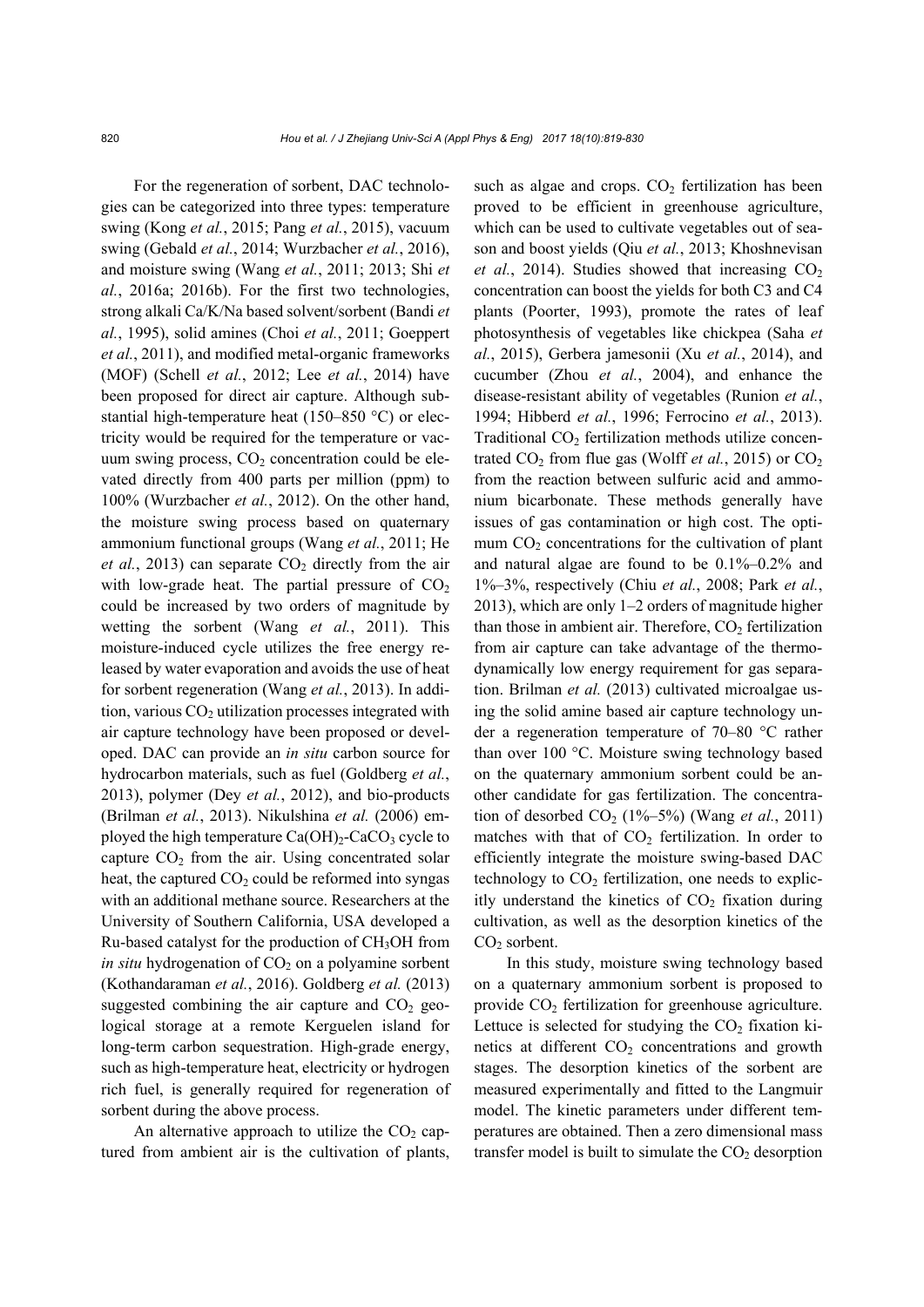rate in a fix bed reactor. For the continuous and stable supply of  $CO<sub>2</sub>$ , a multi-bed desorption system is designed and the operation strategy is discussed. Finally, the requirements of energy, water, and capital cost are analyzed for the optimization of the integrated system.

# **2 Experiments and models**

# **2.1 Desorption performances**

# 2.1.1 Materials

A quaternary ammonium-based anion exchange resin is employed in this study for the air capture sorbent. The material was supplied in the form of a heterogeneous sheet with Cl<sup>−</sup> as the exchangeable ion (Wang *et al.*, 2011). By introducing carbonate ions  $(CO_3^2$  into the material, the sorbent can directly capture the  $CO<sub>2</sub>$  from the air at relatively low humidity. When it is wet, the sorbent can be regenerated with the release of  $CO<sub>2</sub>$ .

# 2.1.2 Desorption isotherms

The desorption reactor set-up consists of a 1.05 L chamber equipped with a rotating sample holder and a water sprayer as shown in Fig. 1. Dry samples were initially saturated in the chamber by being exposed to standard gas with  $CO<sub>2</sub>$  concentration of 400 ppm at 1 L/min for 2 h. Over 99% of full saturation could be reached according to isotherms (Wang *et al*., 2011). Deionized water was then sprayed into the chamber from the top to initiate the desorption process. The rotation of samples could not only accelerate the wetting of the sample, but also strengthen the diffusion of desorbed  $CO<sub>2</sub>$  to the environment. The water was drained out of the reactor immediately to reduce the dissolution of  $CO<sub>2</sub>$  in water. During the desorption process, the gas was cycled with a peristaltic pump (BT300-2J, Longer, China) and the concentration of  $CO<sub>2</sub>$  in the chamber was logged every second by an infrared gas analyzer (LI-840A, LI-COR, USA). The chamber temperature was controlled and kept constant by a water bath system with a fluctuation of  $\pm 0.5$  °C.

Desorption isotherms were obtained by plotting the relationship between sorbent saturation and  $CO<sub>2</sub>$ equilibrium partial pressure at a certain temperature. In the closed system, the wet sample reached a certain

equilibrium state after a period of time, at which point its saturation can be calculated as

$$
\theta = 1 - 1000(C_1 - C_2)V_0/(22.4mq_0), \tag{1}
$$

where  $\theta$  is defined as the saturation of sorbent,  $m$  (kg) is the mass of sorbent,  $q_0$  (mol/kg) is the  $CO_2$  capacity for sorbent in carbonate form (Wang *et al.*, 2011), *C*<sup>1</sup> is the equilibrium  $CO<sub>2</sub>$  concentration and  $C<sub>2</sub>$  is the initial  $CO<sub>2</sub>$  concentration inside the chamber which were both measured by infrared gas analyzer (IRGA), and  $V_0$  (m<sup>3</sup>) is the volume of the reactor. For the  $CO_2$ sorbent, the relationship between  $\theta$  and the CO<sub>2</sub> concentration in equilibrium  $(C_e)$  can be described by the classic Langmuir equation (Wang *et al.*, 2013):

$$
\frac{\theta}{1-\theta} = K_{\rm d}C_{\rm e},\tag{2}
$$

where  $K_d$  is the equilibrium constant of desorption.



**Fig. 1 Layout of the desorption equilibrium measurement system** 

1:  $N_2$ ; 2:  $CO_2$ ; 3: flow meter; 4: desorption reactor; 5: peristaltic pump; 6: IRGA. Parts 4, 5, and 6 form a closed cycle (with dashed line) for desorption isotherm measurement

# 2.1.3 Desorption kinetics

Desorption kinetic experiments were conducted in the desorption reactor as mentioned above. Similar to isothermal experiments, dry samples were fully loaded with  $CO<sub>2</sub>$  under a concentration of 400 ppm and then were wetted for desorption. For a closed reactor, the gaseous  $CO<sub>2</sub>$  concentration increased during desorption and the rate could be determined by the slope of the desorption curve. When the  $CO<sub>2</sub>$ concentration inside the reactor exceeded the upper limit (e.g., 2000 ppm), wet  $N_2$  (>95% relative humidity) was then introduced to flush the reactor with a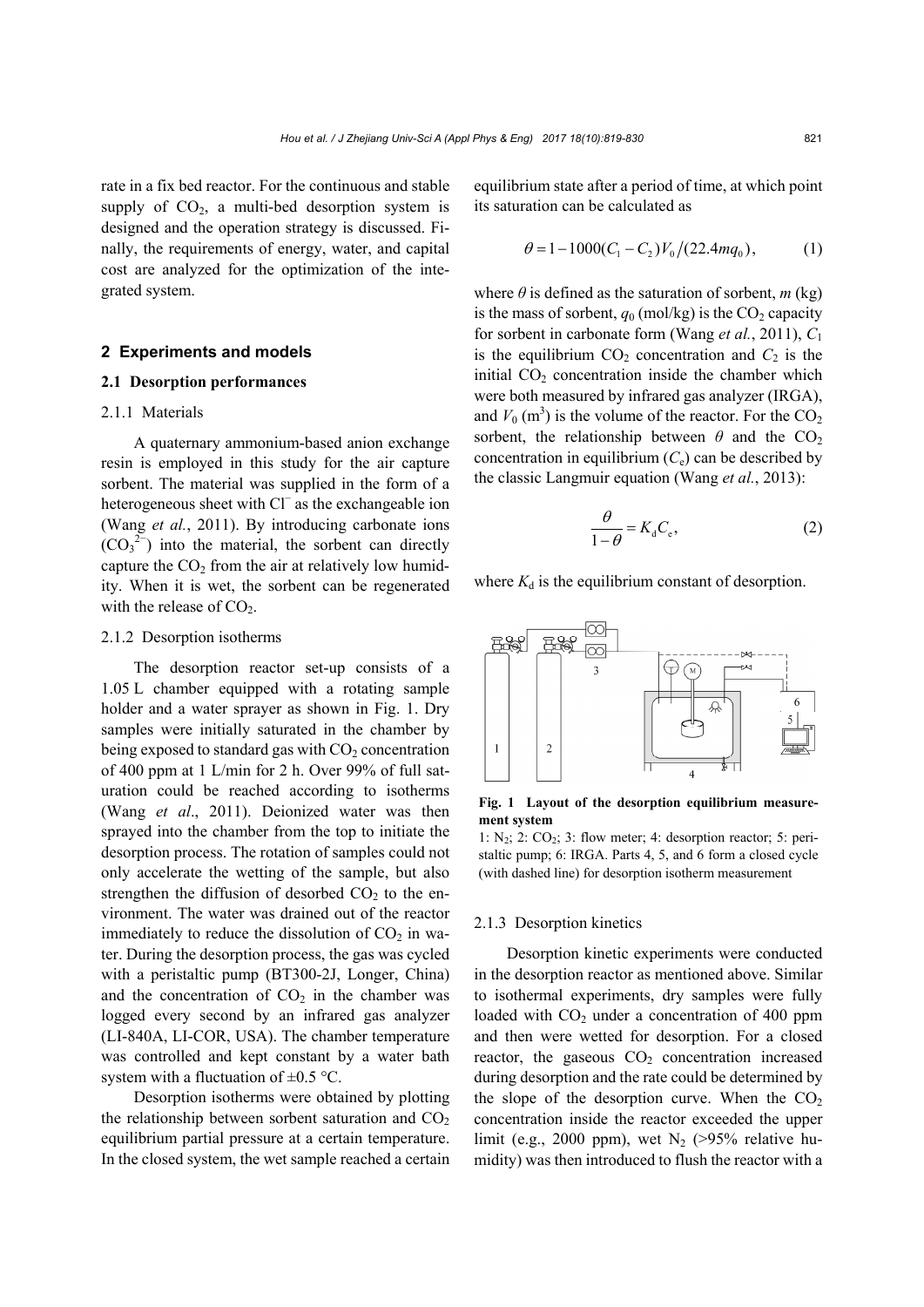flow rate of 1 L/min. The purge process stopped when the  $CO<sub>2</sub>$  concentration at the outlet reaches a lower limit (e.g., 1000 ppm) and the desorption system was closed again for a second around kinetics measurement. The total amount of desorbed  $CO<sub>2</sub>$ ,  $O<sub>d</sub>$  (mol), under a certain  $CO<sub>2</sub>$  concentration,  $C$ , can be calculated by

$$
Q_{\rm d} = Q_{\rm off} + \frac{P^0 V_0 C}{RT},\tag{3}
$$

where  $Q_{\text{off}}$  (mol) is the accumulated amount of  $CO<sub>2</sub>$ flushed off the reactor before each test and is zero for the first round measurement;  $P^0$  is the atmospheric pressure which is  $1.01 \times 10^5$  Pa; *R* is the universal gas constant which is 8.314 J/(mol·K) and *T* is the temperature of the experimental system.  $CO<sub>2</sub>$  saturation of the sample can be calculated by

$$
\theta = 1 - Q_{\rm d} / (m q_{\rm o}). \tag{4}
$$

The apparent desorption rate defined by d*θ*/d*t* could be determined from the slope of the curve of *θ* against time *t*, d*θ*/d*t*. According to the Langmuir equation, the desorption kinetics can be expressed as

$$
\frac{\mathrm{d}\theta}{\mathrm{d}t} = k_{\mathrm{a}}(1-\theta)C - k_{\mathrm{d}}\theta,\tag{5}
$$

where  $k_a$  is the adsorption rate constant, and  $k_d$  is the desorption rate constant. The rate constants are temperature-dependent and can be obtained by linear fitting of Eq. (5) at a constant temperature.

#### 2.2 CO<sub>2</sub> fertilization experiments

Seeds of lettuce were buried in a piece of sponge with 1  $\text{cm}^3$  volume. By keeping the sponge wet, the seeds germinated in a week and then were transplanted into a vessel used for soilless cultivation. The nutrient solution was replaced every three days. The germination and initial cultivation processes were performed in a curing room to ensure stability of temperature, humidity, and light intensity. All the relevant parameters of cultivation conditions are given in Table 1. Two weeks after germination, lettuce samples of similar size were selected for the accelerated cultivation experiment with different  $CO<sub>2</sub>$ concentrations.

The accelerated cultivation experiments were conducted in a closed chamber which can hold 30–50 lettuce vessels. The atmospheric temperature and humidity were controlled. Illumination devices were employed to provide two modes of the spectrum: white and a mixture of red and blue (4:1). The gas tight measurement was tested and the  $CO<sub>2</sub>$  leakage rate was lower than  $0.5$  ppm/h under a  $CO<sub>2</sub>$  concentration of 2000 ppm. When a given amount of  $CO<sub>2</sub>$ was injected into the chamber, the  $CO<sub>2</sub>$  concentration in the reactor would quickly reach a maximum value and then gradually drop because of the  $CO<sub>2</sub>$  uptake during photosynthesis. The instantaneous rate of  $CO<sub>2</sub>$ uptake  $(mol/(s·m^2))$  can be determined from the curve of concentration against time.

**Table 1 Atmospheric parameters for cultivation** 

|                               | Value               |                 |  |  |
|-------------------------------|---------------------|-----------------|--|--|
| Parameter                     | Germination and     | Accelerated     |  |  |
|                               | initial cultivation | cultivation     |  |  |
| Temperature $(^{\circ}C)$     | 25.0                | 25.0            |  |  |
| Humidity $(\% )$              | $60.0 - 65.0$       | $60.0 - 65.0$   |  |  |
| Light intensity (lux)         | 48000               | 18 000 - 98 000 |  |  |
| CO <sub>2</sub> concentration | 480                 | $400 - 3000$    |  |  |
| (ppm)                         |                     |                 |  |  |

# **3 Results and discussion**

#### **3.1 CO<sub>2</sub>** desorption performance

Desorption isotherms under different temperature are illustrated in Fig. 2. The desorption data is a good fit to the Langmuir model. Through moisture swing desorption, the  $CO<sub>2</sub>$  concentration could be easily increased from 400 ppm (ambient) to the level of 2000 ppm which is favorable for accelerated cultivation of the green plant. The desorption ratio, 1−*θ*, can be significantly enhanced by increasing the desorption temperature from 25 °C to 45 °C. This indicates the potential of utilizing low-grade heat.

Desorption kinetic parameters were obtained through linear fitting of Eq. (5). The desorption rates under  $CO<sub>2</sub>$  concentrations of 1000, 2000, and 3000 ppm were employed for curve fitting, as seen in Fig. 3a. As the kinetic parameters should be independent of  $CO<sub>2</sub>$  concentration, the results of kinetic parameters in Table 2 were the average value of the corresponding parameter under the three different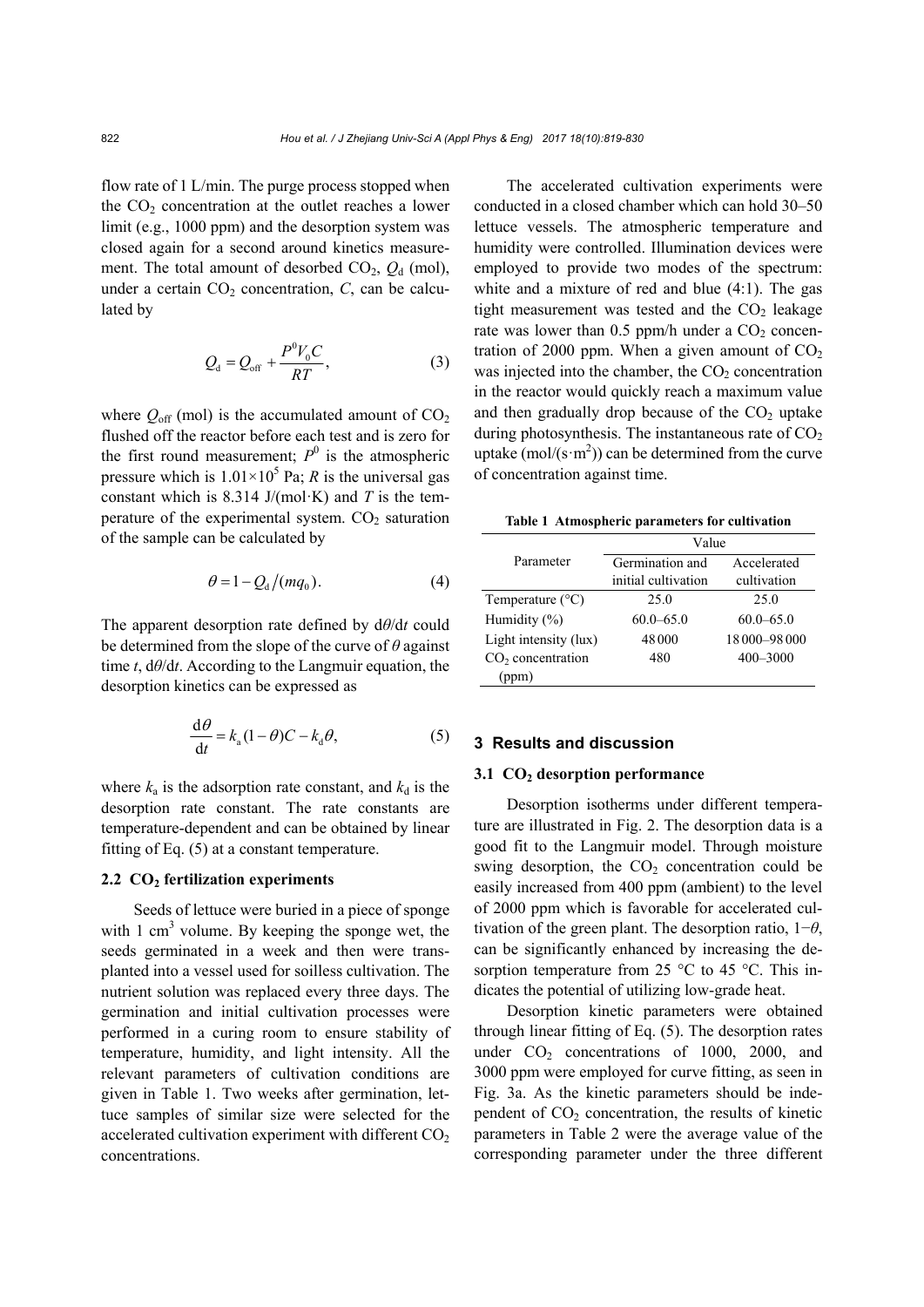

Fig. 2 CO<sub>2</sub> desorption isotherms at different temperatures



**Fig. 3 Performance of desorption kinetics under different**  conditions: (a) 25 °C, different CO<sub>2</sub> partial pressures; (b) **CO2 concentration of 2000 ppm, different temperatures**

 $CO<sub>2</sub>$  concentrations. The rate constants increase significantly with increased temperature, as shown in Fig. 3b and Table 2.

#### **3.2** Accelerated cultivation by CO<sub>2</sub> fertilization

The effect of  $CO<sub>2</sub>$  concentration on the  $CO<sub>2</sub>$ uptake rate of lettuce was measured and is plotted in Fig. 4. For lettuce under two different growth stages,  $CO<sub>2</sub>$  uptake rates both increase dramatically as the  $CO<sub>2</sub>$  concentration increases from 400 ppm to 1000 ppm and then reach a plateau (Fig. 4a). Although the lettuces in the mature state (21 d after germination) have larger leaf area compared to those at the early stage of growth (14 d after germination), the  $CO<sub>2</sub>$  uptake rate per unit leaf area is relatively low. The  $CO<sub>2</sub>$  uptake rate also increases with increased light intensity and then reaches a plateau. It is interesting to find that the  $CO<sub>2</sub>$  concentration has a significant effect on the light saturation point. As shown in Fig. 4b, the light saturation point can be extended from 60000 lux to 80000 lux by elevating the  $CO<sub>2</sub>$ concentration from 400 ppm to 1000 ppm.

**Table 2 Thermodynamic and kinetic parameters during desorption** 

| Parameter                                     | Value               |                       |                       |  |  |
|-----------------------------------------------|---------------------|-----------------------|-----------------------|--|--|
|                                               | $25^{\circ}$ C      | $35^{\circ}$ C        | $45^{\circ}$ C        |  |  |
| $K_{\rm d}$ (×10 <sup>-4</sup> ) ( <i>r</i> ) | 10.43               | 7.23                  | 5.29                  |  |  |
|                                               | (0.98)              | (0.99)                | (0.99)                |  |  |
| $(1-\theta)$ (%)                              | 67.1                | 59.1                  | 51.4                  |  |  |
| $k_a(1/(Pa \cdot s))$                         | $8.90\times10^{-6}$ | $1.25 \times 10^{-5}$ | $2.00\times10^{-5}$   |  |  |
| $k_d$ (1/(Pa·s))                              | $8.50\times10^{-4}$ | $1.72\times10^{-3}$   | $3.78 \times 10^{-3}$ |  |  |
| $T_{d}$ (min)                                 | 57.1                | 76.8                  | 97.6                  |  |  |
| $q_{\rm cyc}$ (%)                             | 10.5                | 14.6                  | 19.0                  |  |  |
|                                               |                     |                       |                       |  |  |

*r* is correlation coefficient; (1−*θ*) is the calculated desorption ratio of sorbent under a  $CO_2$  concentration of 2000 ppm;  $T<sub>d</sub>$  is the desorption time for maintaining  $CO_2$  concentration at 1%;  $q_{\text{cyc}}$  is the cycling capacity of the sorbent for a single DAC unit

Fig. 5 shows the effect of the light spectrum on  $CO<sub>2</sub>$  uptake rate under 1000 ppm  $CO<sub>2</sub>$ . Compared to the white spectrum, the spectrum of red  $\&$  blue can enhance the  $CO<sub>2</sub>$  uptake rate by 18.2% and 42.8% for lettuces of 14 d and 21 d after germination, respectively. This is consistent with the results of previous studies under  $CO<sub>2</sub>$  concentrations of 300–400 ppm (Wang *et al.*, 2014). Therefore, a  $CO<sub>2</sub>$  concentration of 1000 ppm and light spectrum of red & blue with 80000 lux intensity could be considered as optimal planting conditions.

#### **3.3 Optimization of CO<sub>2</sub> fertilization system**

#### 3.3.1 Desorption model for DAC unit

An integrated system which combines moisture swing adsorption-based DAC and greenhouse agriculture is proposed. To maintain a stable gas pressure inside the greenhouse, the stripping gas for the DAC desorption unit is cycled from the greenhouse. According to the above  $CO<sub>2</sub>$  fertilization study, the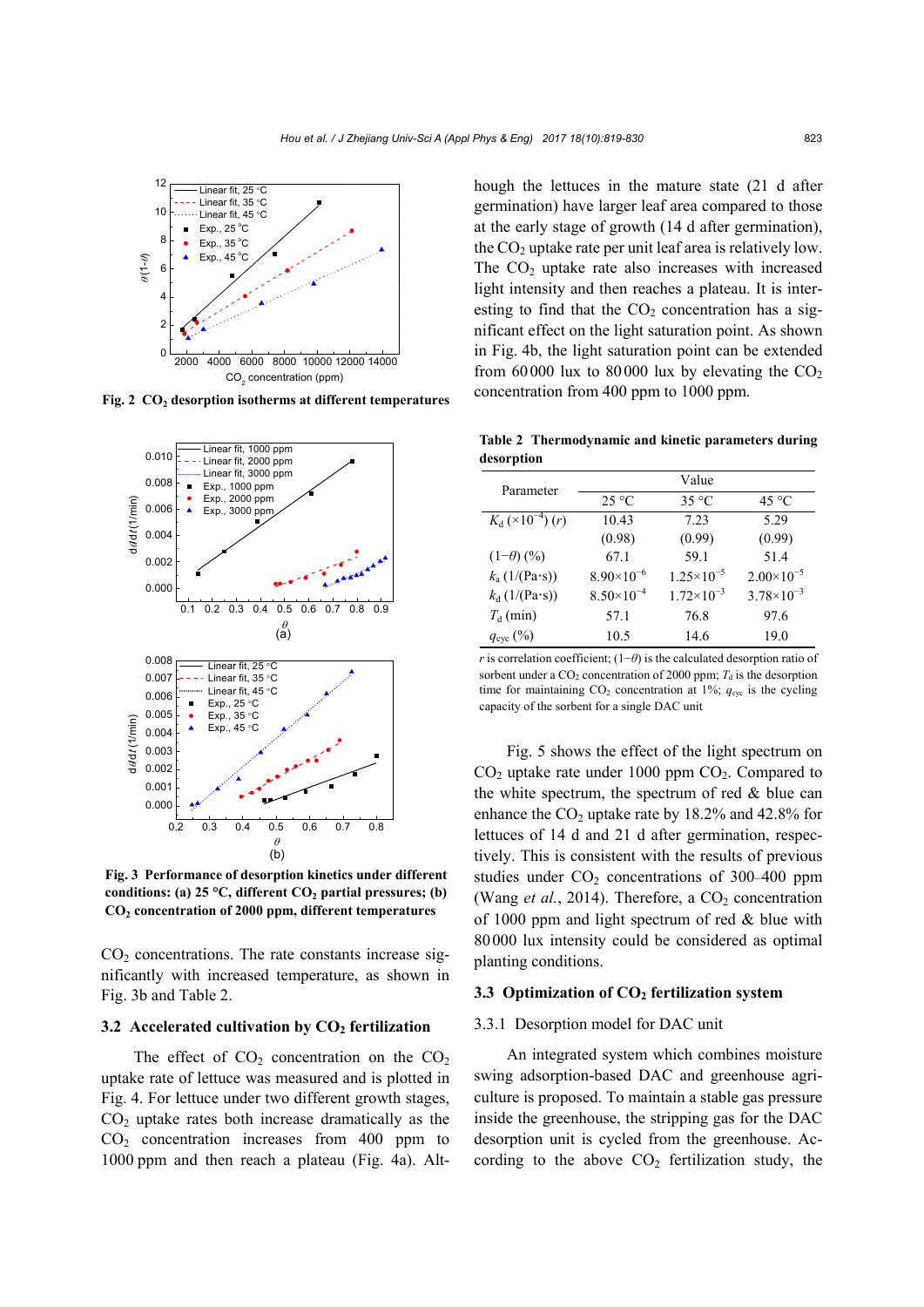

Fig. 4 Effects of CO<sub>2</sub> concentration (80 000 lux white light) **(a) and white light intensity (14 d after germination) (b) on CO2 uptake rate of the plants (light saturation points are marked by arrows)** 



Fig. 5 Effects of light spectrum on CO<sub>2</sub> uptake rate of the plants at two different growth stages under 1000 ppm  $CO<sub>2</sub>$ 

optimal  $CO<sub>2</sub>$  concentration is around 1000 ppm. Hence, 800 ppm is selected as the lower limit in the greenhouse, as well as the inlet  $CO<sub>2</sub>$  concentration of stripping gas for DAC desorption unit. For convenient calculation, the  $CO<sub>2</sub>$  concentration can be considered as uniform inside the DAC unit at an instantaneous time *t*. For practical implementation, strong turbulence can be produced to ensure uniform  $CO<sub>2</sub>$  concentration inside the DAC unit.

A zero dimensional desorption model is developed, as illustrated in Fig. 6.  $\varphi$  (m<sup>3</sup>/s),  $C_{\text{in-0}}$ , and *V*  $(m<sup>3</sup>)$  represent gas flow rate,  $CO<sub>2</sub>$  concentration of inlet gas, and the volume of the DAC unit, respectively. The  $CO<sub>2</sub>$  concentration at the outlet is governed by the following equations:

$$
\frac{\mathrm{d}\theta}{\mathrm{d}t} = k_{\mathrm{a}}(1-\theta_i)C_i - k_{\mathrm{d}}\theta_i,\tag{6}
$$

$$
C_{i+1} = C_i + \left[ -mq_0 \frac{d\theta}{dt} \frac{22.4}{1000} + \varphi (C_{\text{in-0}} - C_i) \right] \Delta t / V, \quad (7)
$$

$$
\theta_{i+1} = \theta_i + \frac{\mathrm{d}\theta}{\mathrm{d}t} \Delta t,\tag{8}
$$

where  $C_i$  and  $C_{i+1}$  represent the outlet  $CO_2$  concentration at instantaneous time  $t_i$  and  $t_{i+1}$  ( $t_{i+1} = t_i + dt$ ). In the initial state,  $\theta_0$  equals 1 and  $C_0$  equals  $C_{\text{in}-0}$ . The outlet CO<sub>2</sub> concentration at any moment can be achieved by discretizing the time derivative and iterative calculation.



**Fig. 6 Zero dimensional model of a DAC desorption unit**

By assuming a feeding capacity of 20 kg  $CO<sub>2</sub>$  per day, which can fertilize a greenhouse with a volume of around 3000 m<sup>3</sup>, 0.1 L/s of pure  $CO_2$  flow rate or a stripping flow rate of 10 L/s for outlet  $CO<sub>2</sub>$  concentration of 1% is required. Based on the capacity and adsorption/desorption kinetics of resin sorbent, the requirement of the sorbent is estimated as 250 kg. For a desorption chamber with a packing density of  $250 \text{ kg/m}^3$ , the CO<sub>2</sub> outlet concentration change with time was calculated by employing the above zero dimensional model. As illustrated in Fig. 7, the outlet  $CO<sub>2</sub>$  concentration is as high as  $5\%$ –10% within the first few minutes because of the relatively high desorption kinetics in the initial state. Although the  $CO<sub>2</sub>$ concentration decreases dramatically, it stabilizes at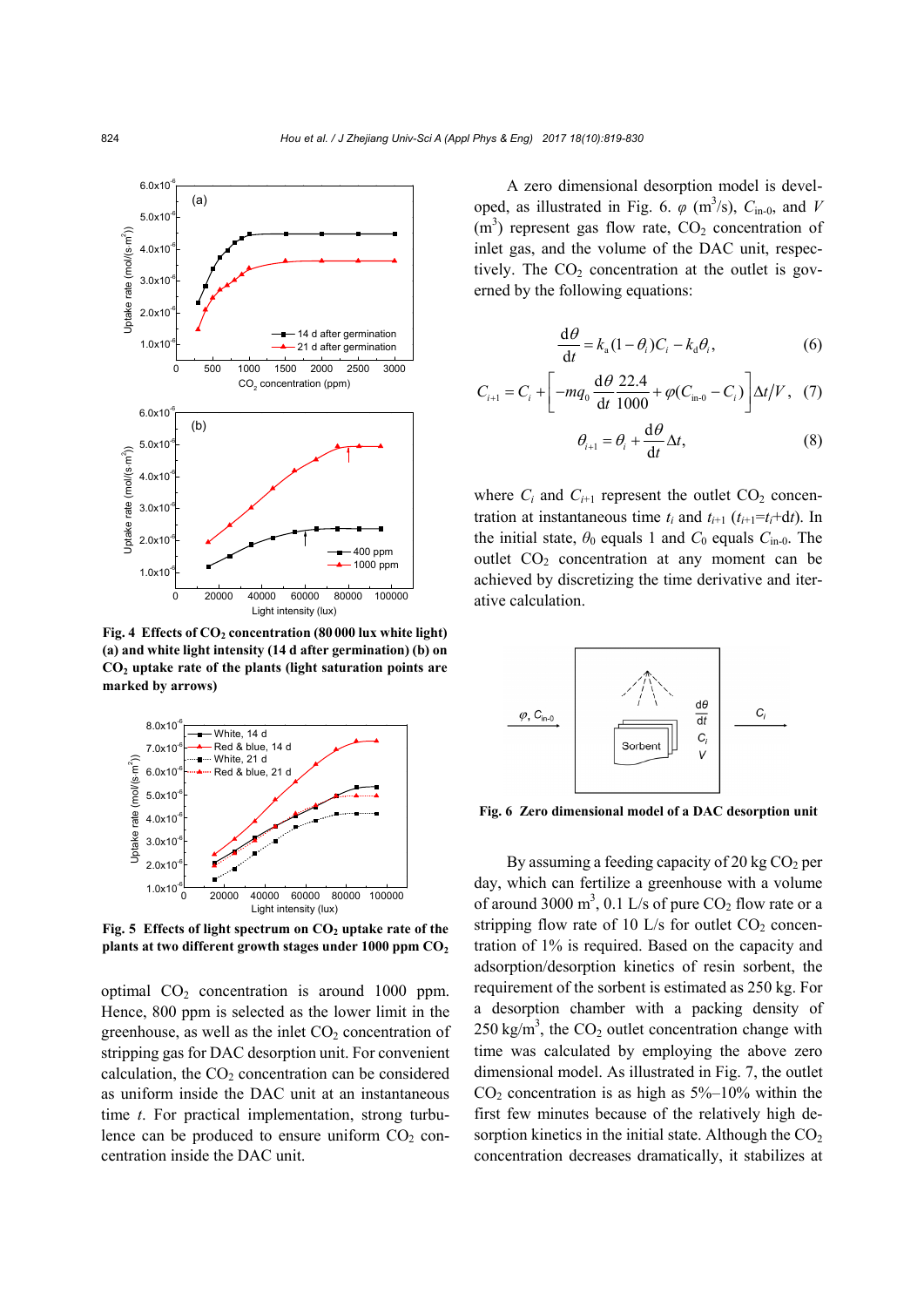around 1% for hours. It was also found that under the same  $CO<sub>2</sub>$  concentration, a higher desorption rate and cycling capacity of the sorbent can be achieved by increasing the temperature. As listed in Table 2, for an outlet  $CO<sub>2</sub>$  concentration of 1%, the cycling  $CO<sub>2</sub>$ capacity can be increased from 10.5% to 19% as the desorption temperature increases from 25 °C to 45 °C. This can be realized by utilizing low-grade heat from agricultural process, including fermentation or combustion of biomass (Caton *et al.*, 2010).



Fig. 7 Outlet CO<sub>2</sub> concentration of DAC sets at three different temperatures (1 m<sup>3</sup> desorption chamber with a **packing density of 250 kg/m3 , and a stripping gas flow rate of 10 L/s)**

#### 3.3.2 Multi-bed desorption model

In order to obtain stable  $CO<sub>2</sub>$  output from the DAC during the  $CO<sub>2</sub>$  fertilization process, a multibed desorption system is proposed as shown in Fig. 8. For sorbent of a constant total amount of 250 kg, it can be divided uniformly into DAC desorption units of number  $N_1$ . The DAC units, from 1 to  $N_1$ , were then introduced into the desorption system in sequence. When the  $CO<sub>2</sub>$  concentration at the outlet reaches the lower limit, a new DAC unit would be added. The  $(N_1+1)$ th unit would be introduced to replace the first DAC unit which has the longest desorption time and lowest loading in the whole desorption system. The replaced DAC unit would then be dried and ready for adsorption. For a desorption system with a constant total sorbent, the increased unit number  $N_1$  could reduce the fluctuation of  $CO<sub>2</sub>$  concentration at the outlet, as shown in Fig. 9.

A preliminary study showed that at least 15 units were required in the desorption system to obtain an outlet  $CO<sub>2</sub>$  concentration of 1%. The system complexity and capital cost increase with the increase of unit number. Therefore, higher  $CO<sub>2</sub>$  concentrations at the outlet, i.e., 2%, 3%, and 5%, were studied as typical conditions for further optimization. Taking  $3\%$  CO<sub>2</sub> at the outlet as a representative condition, Fig. 10 demonstrates the fluctuation of  $CO<sub>2</sub>$  concentration. The total sorbent amount in the desorption system and total supply of  $CO<sub>2</sub>$  are kept constant at different temperatures. The relative fluctuation of  $CO<sub>2</sub>$  concentration is controlled to be within  $\pm 20\%$ , which is equivalent to a concentration fluctuation of  $\pm$ 3.3 ppm in the greenhouse with the volume of  $3000 \text{ m}^2$ .  $N_1$  is determined as 5, 6, and 7 for temperatures of 25 °C, 35 °C, and 45 °C, respectively. Because of higher desorption kinetics at higher temperatures, DAC units of smaller size and larger number are required to control the fluctuation. On the other hand, the DAC desorption system would have a longer interval time ( $t<sub>int</sub>$ ) between two neighbor units under higher temperature so that a lower adsorption unit number, *N*2, would be required. By assuming that every unit leaving desorption system needs 2 h for drying and adsorption, the total DAC unit number  $(N_1+N_2)$  required was determined as 19, 16, and 16, for 25 °C, 35 °C, and 45 °C, respectively. Therefore, higher desorption temperature or kinetics can significantly reduce the requirement of sorbent material.



Fig. 8 Multi-bed DAC desorption system for the CO<sub>2</sub> **fertilization**



Fig. 9 Output CO<sub>2</sub> concentration of DAC system with **different numbers of units at 25 °C**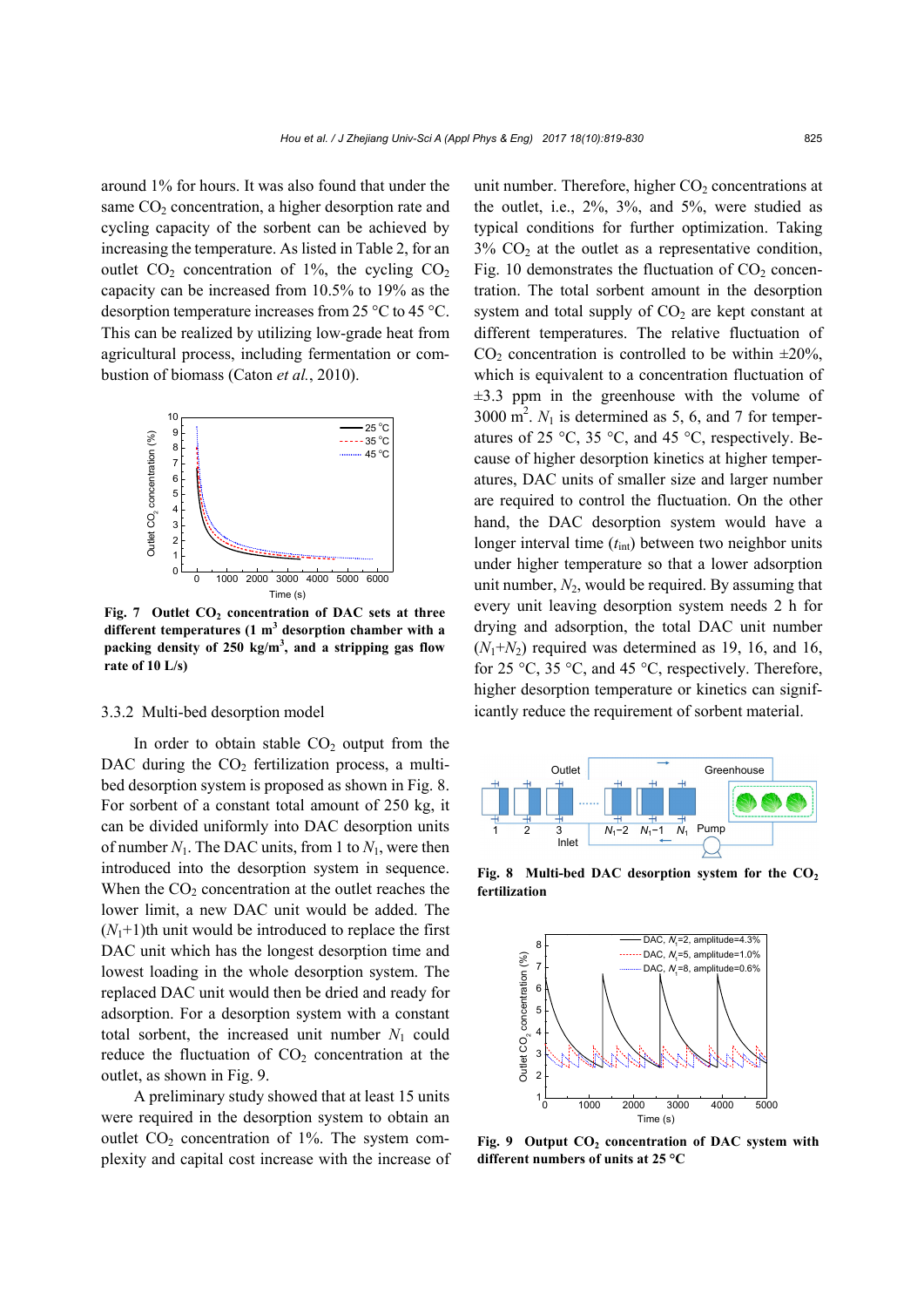Under constant desorption temperature of 45 °C, the desorption was simulated based on different average  $CO<sub>2</sub>$  concentrations at the outlet to seek the required number of DAC units. As shown in Fig. 11, with a flow rate of 0.1 L/s  $CO<sub>2</sub>$  and a concentration fluctuation of 20%, the calculated  $N_1$  are 11, 7, and 4 for outlet  $CO<sub>2</sub>$  concentrations of 2%, 3%, and 5%, respectively. Although fewer desorption units are required for the  $CO<sub>2</sub>$  concentration of 5%, the desorption time for single unit,  $t_{des}$ , and interval time, *t*int, between two neighbor units turn out to be shorter.



Fig. 10 Outlet CO<sub>2</sub> concentration of DAC sets at 25 °C, **35 °C, and 45 °C**



Fig. 11 Outlet CO<sub>2</sub> concentration of DAC sets at 2%, 3%, **and 5%**

This would result in a larger DAC unit number for absorption,  $N_2$ . Assuming a drying and re-adsorption process taking 2 h, the total number of DAC units is calculated as listed in Table 3. Moreover, the cycling capacity of the sorbent decreases by 48% as outlet  $CO<sub>2</sub>$  concentration increases from 2% to 5%, because of shortened  $t_{des}$ . The relatively low cycling capacity will result in higher requirements on material and water. Therefore, the energy consumption and material requirement ought to be balanced to seek the minimum cost of direct air capture in this system.

**Table 3 Calculation of DAC numbers with different outlet CO<sub>2</sub> concentrations** 

| CO <sub>2</sub><br>concentration | $N_1$ | $N_1+N_2$<br>(weight (kg)) | $t_{\text{des}}$ (S) | $t_{\text{int}}$ (s) |
|----------------------------------|-------|----------------------------|----------------------|----------------------|
| 2%                               | 11    | 20 (454.55)                | 8580                 | 780                  |
| 3%                               | 7     | 16(571.43)                 | 5530                 | 790                  |
| 5%                               | 4     | 14 (875.00)                | 2800                 | 700                  |

# 3.3.3 Energy and cost analysis

By considering a passive adsorption of  $CO<sub>2</sub>$  from the air without forced convection, the energy and material consumptions of DAC system would be dominated by electricity for pumping  $CO<sub>2</sub>$  from the desorption chamber to the greenhouse and water for wetting the sorbent. The desorption temperature, e.g., 45 °C, could be maintained by the waste heat. The electricity for pumping desorbed  $CO<sub>2</sub>$  is calculated by

$$
E_{\text{pump}} = W_{\text{p}} / Q, \qquad (9)
$$

where  $W_p$  (W) is the total power of fans, and  $Q$ (mol/s) is the flow rate of desorbed  $CO<sub>2</sub>$ . With a constant flow rate of desorbed  $CO<sub>2</sub>$ , the flow rate of stripping gas will decrease with increased concentration of desorbed  $CO<sub>2</sub>$ . Therefore, both the power for fans and *E*pump (Fig. 12) will decrease with increased concentration of desorbed  $CO<sub>2</sub>$ .

As for the hydrophilic property of sorbent, the requirement of water for wetting sorbent should be constant for the same amount of sorbent. Therefore, the water consumption per mole of  $CO<sub>2</sub>$  is inversely proportional to the cycling capacity,  $q_{\text{cyc}}$ . As the cost of water is discrepant regionally, the water is assumed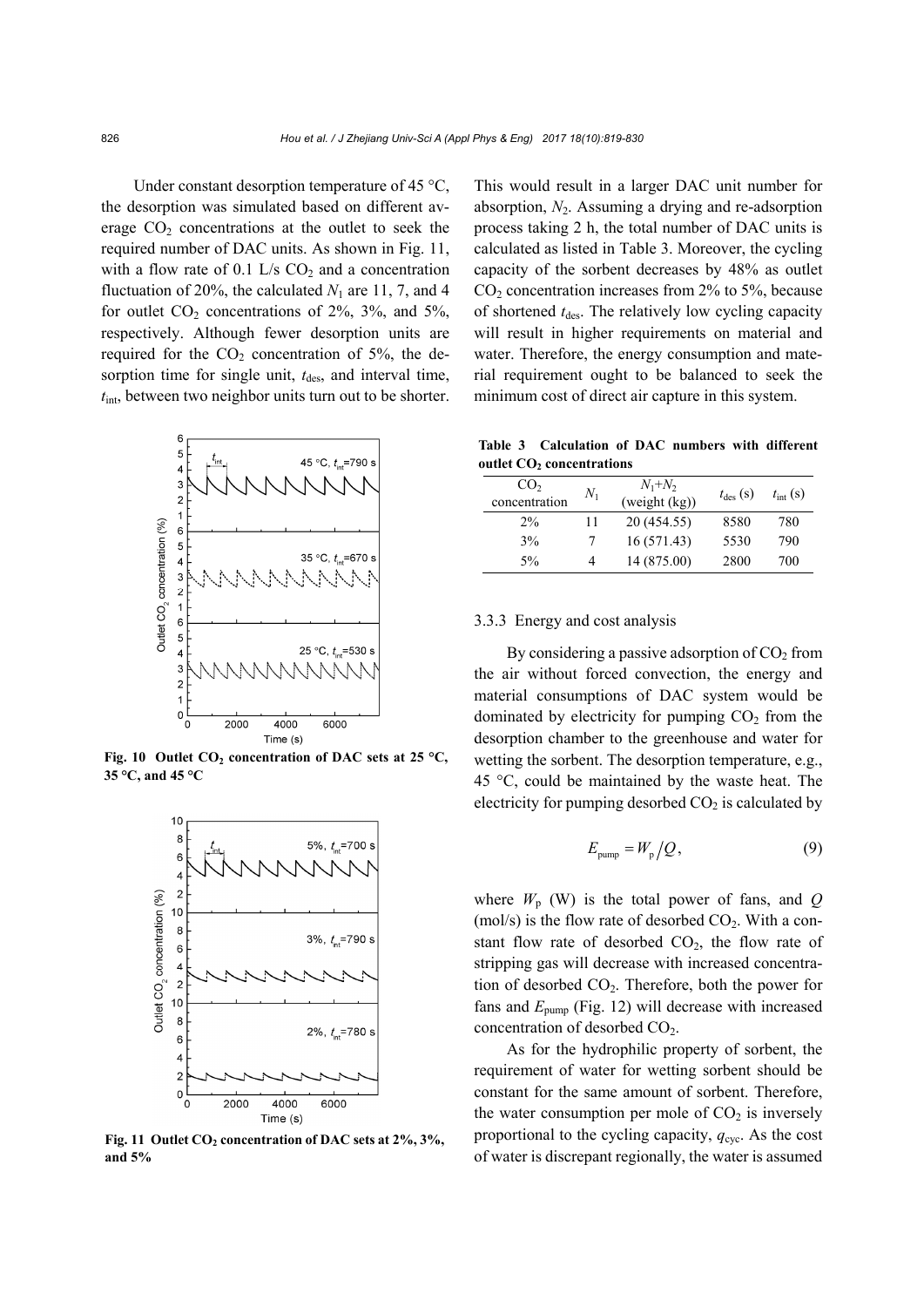to be supplied by a desalination process. The corresponding energy requirement is

$$
E_{\text{water}} = E_{\text{desal}} m_{\text{w}} q_0 / q_{\text{cyc}} , \qquad (10)
$$

where  $E_{\text{desal}}$  (kJ/mol) is the energy consumption of water desalination, and  $m_w$  (mol/kg) is the minimum water requirement for wetting sorbent. The values of the above parameters are listed in Table 4.  $E_{\text{water}}$ would increase with increased concentration of desorbed  $CO<sub>2</sub>$ , because of the decreased cycling capacity. The total energy consumption shown in Fig. 12 illustrates an optimal condition of  $3\%$  CO<sub>2</sub> concentration at 45 °C with the energy consumption of 35.7 kJ/mol.

The capital cost covers the expense of sorbent material, DAC unit containers, fans, and other accessories, e.g., piping and valves. The total material requirement under different  $CO<sub>2</sub>$  concentrations is listed in Table 3. The cost of containers is proportional to the total surface area of the DAC units, or to



**Fig. 12 Energy consumption of DAC with water from desalination**

 $N_1^{2/3}(N_1+N_2)$ . A 20-year economic life for the plant is assumed (APS, 2011). The cost is estimated under different temperatures and outlet  $CO<sub>2</sub>$  concentrations as shown in Fig. 13. Compared to the operating cost, the capital cost is much more temperature-dependent. A lower capital cost at 45 °C should be mainly attributed to a higher cycling capacity of sorbent. The cost for fan operation can be drastically cut through increasing outlet  $CO<sub>2</sub>$  concentration since a smaller flow rate of stripping gas is required. The cost of water increases due to increased cyclic times and insufficient utilization of the sorbent. Taking all factors into consideration, 3% is calculated as the optimal outlet  $CO<sub>2</sub>$  concentration at 45 °C, with a total cost of 34.68 USD/t. Comparing with  $CO<sub>2</sub>$  capture from flue gas and transportation (assuming a transport distance of 100 km) whose cost is around 67.6 USD/t (Knoope *et al.*, 2014), DAC is competitive as a carbon source for gas fertilizer.



**Fig. 13 Operating and capital costs for DAC at different**  desorption temperatures and outlet CO<sub>2</sub> concentrations

| CO <sub>2</sub><br>concentration | Temperature<br>$(^\circ C)$ | Flow rate<br>(mol/s) | Energy consump-<br>tion of pumping<br>(kJ/mol) | $q_0/q_{\rm cyc}$ | Energy<br>consumption of<br>H <sub>2</sub> O desalination<br>(kJ/mol) | Total energy<br>consumption<br>(kJ/mol) |
|----------------------------------|-----------------------------|----------------------|------------------------------------------------|-------------------|-----------------------------------------------------------------------|-----------------------------------------|
| 2%                               | 25                          | 0.22                 | 36.37                                          | 4.70              | 8.60                                                                  | 44.97                                   |
|                                  | 45                          | 0.22                 | 36.37                                          | 5.44              | 7.24                                                                  | 43.61                                   |
| 3%                               | 25                          | 0.15                 | 24.24                                          | 8.77              | 20.56                                                                 | 44.80                                   |
|                                  | 45                          | 0.15                 | 24.24                                          | 6.82              | 11.43                                                                 | 35.67                                   |
| $5\%$                            | 25                          | 0.09                 | 14.54                                          | 9.43              | 24.19                                                                 | 35.73                                   |
|                                  | 45                          | 0.09                 | 14.54                                          | 8.64              | 22.15                                                                 | 36.70                                   |

**Table 4 Energy consumption of DAC**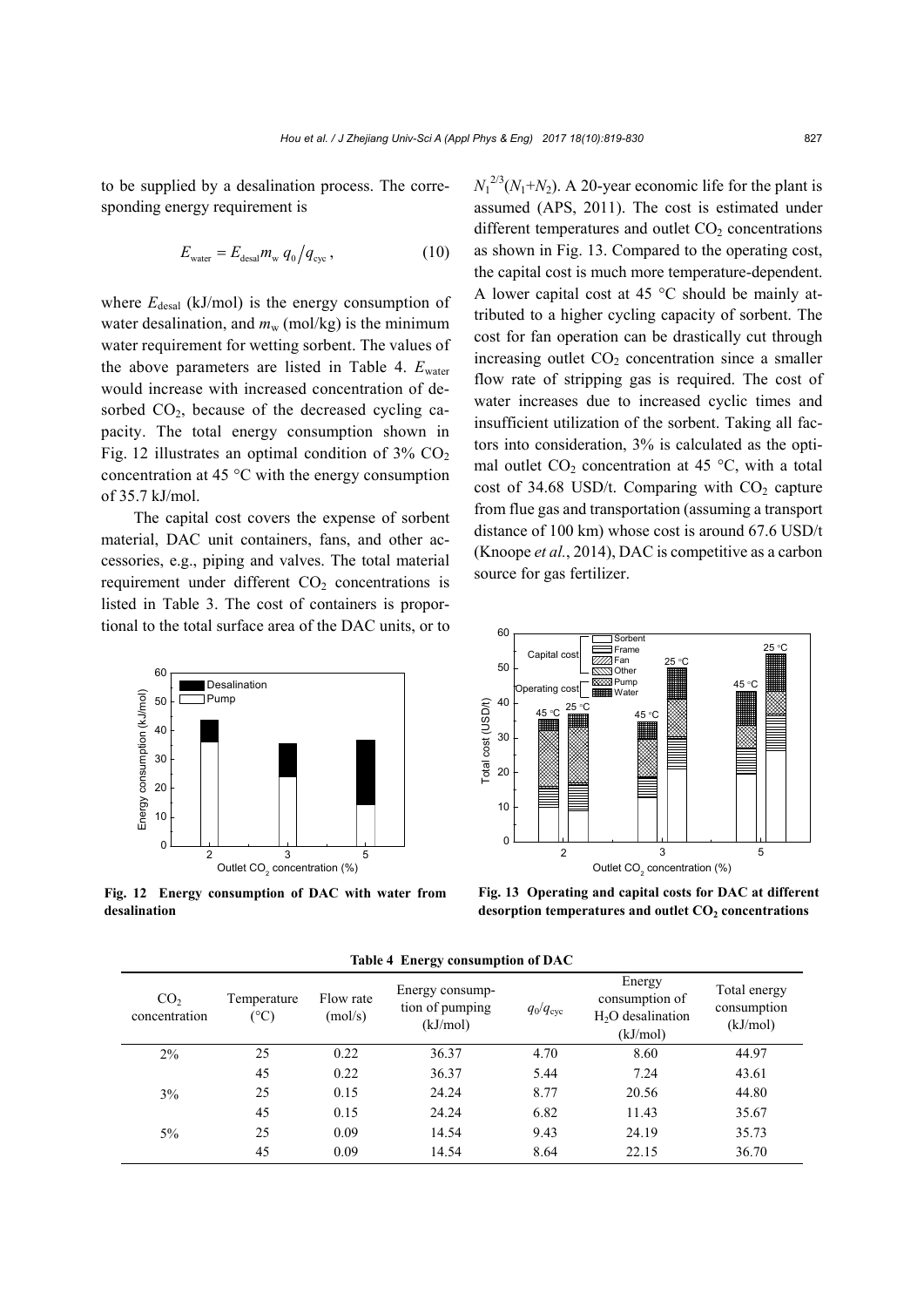# **4 Conclusions**

Atmospheric  $CO<sub>2</sub>$  capture with moisture swing can be used to increase the  $CO<sub>2</sub>$  concentration to several thousand ppm at a lower cost and energy consumption than other methods. Desorption isotherms are described by the Langmuir model. The equilibrium constant,  $K_d$ , decreases from 10.43×10<sup>-4</sup> to 5.29×10<sup>-4</sup> as temperature increases from 25 °C to 45 °C. Under 1000 ppm of  $CO<sub>2</sub>$  concentration, desorption kinetic parameters were gained at temperatures of 25 °C, 35 °C, and 45 °C. The results showed that the adsorption rate constant  $(k_a)$  and the desorption rate constant  $(k_d)$  increase with increasing temperature.

For lettuce accelerated cultivation, the effect of  $CO<sub>2</sub>$  concentration level on the growth rate was tested and found to be optimal at around 1000 ppm. The effect of light intensity on the growth rate of the lettuce is also found to be optimal at around 8000 lux. Based on these data, an integrated system was proposed, where a set of DAC units circularly provide  $CO<sub>2</sub>$  to the plant factory with the volume of 3000 m<sup>3</sup>. From the analysis of material utilization and cost, 45 °C of desorption temperature and 3% of outlet  $CO<sub>2</sub>$  concentration are chosen as the optimal conditions with minimum energy requirements and an estimate of 35.67 kJ/mol and 34.68 USD/t, respectively. This makes atmospheric  $CO<sub>2</sub>$  capture a competitive and sustainable option for a gas fertilizer in agriculture.

#### **References**

- APS (American Physical Society), 2011. Direct Air Capture of CO2 with Chemicals: a Technology Assessment for the APS Panel on Public Affairs. APS.
- Bandi, A., Specht, M., Weimer, T., *et al.*, 1995. CO<sub>2</sub> recycling for hydrogen storage and transportation–electrochemical CO2 removal and fixation. *Energy Conversion and Management*, **36**(6-9):899-902.

http://dx.doi.org/10.1016/0196-8904(95)00148-7

- Benson, S.M., Orr, F.M., 2008. Carbon dioxide capture and storage. *MRS Bulletin*, **33**(4):303-305. http://dx.doi.org/10.1557/mrs2008.63
- Brilman, W., Garcia Alba, L., Veneman, R., 2013. Capturing atmospheric  $CO<sub>2</sub>$  using supported amine sorbents for microalgae cultivation. *Biomass and Bioenergy*, **53**:39- 47.

http://dx.doi.org/10.1016/j.biombioe.2013.02.042

Caton, P.A., Carr, M.A., Kim, S.S., *et al.*, 2010. Energy recovery from waste food by combustion or gasification with the potential for regenerative dehydration: a case study. *Energy Conversion and Management*, **51**(6):1157- 1169.

http://dx.doi.org/10.1016/j.enconman.2009.12.025

Chiu, S.Y., Kao, C.Y., Chen, C.H., *et al.*, 2008. Reduction of CO<sub>2</sub> by a high-density culture of *Chlorella* sp. in a semicontinuous photobioreactor. *Bioresource Technology*, **99**(9):3389-3396.

http://dx.doi.org/10.1016/j.biortech.2007.08.013

Choi, S., Drese, J.H., Eisenberger, P.M., *et al*., 2011. Application of amine-tethered solid sorbents for direct  $CO<sub>2</sub>$ capture from the ambient air. *Environmental Science & Technology*, **45**(6):2420-2427. http://dx.doi.org/10.1021/es102797w

Dey, S.K., Chutia, R., Das, G., 2012. Oxyanion-encapsulated

- caged supramolecular frameworks of a tris(urea) receptor: evidence of hydroxide- and fluoride-ion-induced fixation of atmospheric  $CO_2$  as a trapped  $CO_3^2$  anion. *Inorganic Chemistry*, **51**(3):1727-1738. http://dx.doi.org/10.1021/ic2020379
- Ferrocino, I., Chitarra, W., Pugliese, M., *et al.*, 2013. Effect of elevated atmospheric  $CO<sub>2</sub>$  and temperature on disease severity of *Fusarium oxysporum* f.sp. *lactucae* on lettuce plants. *Applied Soil Ecology*, **72**:1-6. http://dx.doi.org/10.1016/j.apsoil.2013.05.015
- Gebald, C., Wurzbacher, J.A., Borgschulte, A., *et al.*, 2014. Single-component and binary  $CO<sub>2</sub>$  and  $H<sub>2</sub>O$  adsorption of amine-functionalized cellulose. *Environmental Science & Technology*, **48**(4):2497-2504. http://dx.doi.org/10.1021/es404430g
- Goeppert, A., Czaun, M., May, R.B., *et al.*, 2011. Carbon dioxide capture from the air using a polyamine based regenerable solid adsorbent. *Journal of the American Chemical Society*, **133**(50):20164-20167. http://dx.doi.org/10.1021/ja2100005
- Goldberg, D.S., Lackner, K.S., Han, P., *et al.*, 2013. Colocation of air capture, subseafloor  $CO<sub>2</sub>$  sequestration, and energy production on the Kerguelen plateau. *Environmental Science & Technology*, **47**(13):7521-7529. http://dx.doi.org/10.1021/es401531y
- He, H., Li, W., Zhong, M., et al., 2013. Reversible CO<sub>2</sub> capture with porous polymers using the humidity swing. *Energy & Environmental Science*, **6**(2):488-493. http://dx.doi.org/10.1039/C2EE24139K
- Hibberd, J.M., Whitbread, R., Farrar, J.F., 1996. Effect of elevated concentrations of  $CO<sub>2</sub>$  on infection of barley by *Erysiphe graminis*. *Physiological and Molecular Plant Pathology*, **48**(1):37-53.

http://dx.doi.org/10.1006/pmpp.1996.0004

IPCC (Intergovernmental Panel on Climate Change), 2014. Summary for policymakers. *In*: Climate Change 2014: Mitigation of Climate Change. Working Group III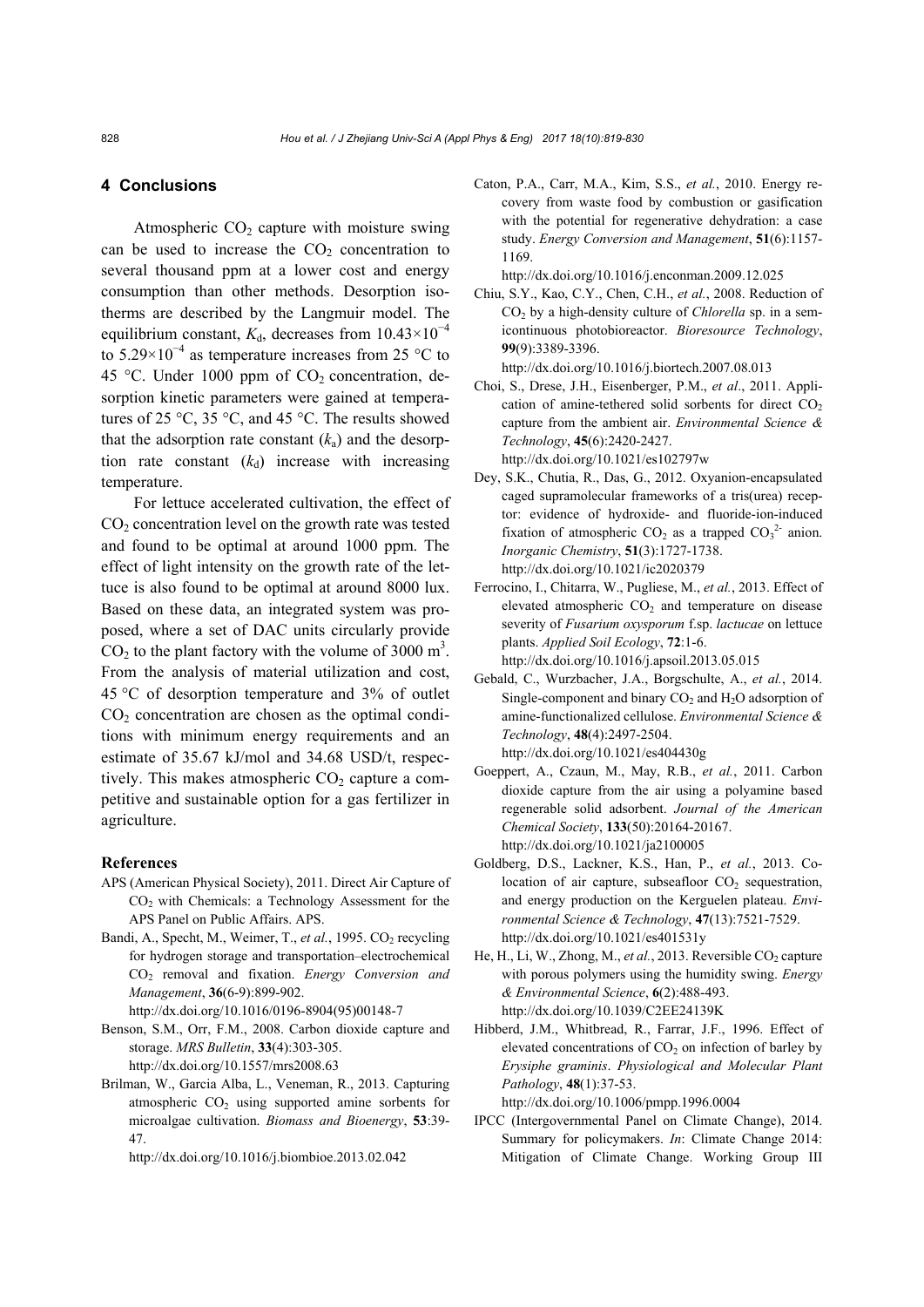Contribution to the IPCC Fifth Assessment Report. Cambridge University Press, Cambridge, UK. http://dx.doi.org/10.1017/CBO9781107415416

Khoshnevisan, B., Rafiee, S., Omid, M., *et al.*, 2014. Environmental impact assessment of tomato and cucumber cultivation in greenhouses using life cycle assessment and adaptive neuro-fuzzy inference system. *Journal of Cleaner Production*, **73**:183-192.

http://dx.doi.org/10.1016/j.jclepro.2013.09.057

Knoope, M.M.J., Guijt, W., Ramirez, A., *et al.*, 2014. Improved cost models for optimizing  $CO<sub>2</sub>$  pipeline configuration for point-to-point pipelines and simple networks. *International Journal of Greenhouse Gas Control*, **22**: 25-46.

http://dx.doi.org/10.1016/j.ijggc.2013.12.016

Kong, Y., Shen, X.D., Cui, S., *et al.*, 2015. Facile synthesis of an amine hybrid aerogel with high adsorption efficiency and regenerability for air capture via a solvothermalassisted sol-gel process and supercritical drying. *Green Chemistry*, **17**(6):3436-3445.

http://dx.doi.org/10.1039/C5GC00354G

- Kothandaraman, J., Goeppert, A., Czaun, M., *et al.*, 2016. Conversion of  $CO<sub>2</sub>$  from air into methanol using a polyamine and a homogeneous ruthenium catalyst. *Journal of the American Chemical Society*, **138**(3):778-781. http://dx.doi.org/10.1021/jacs.5b12354
- Lackner, K.S., 2009. Capture of carbon dioxide from ambient air. *The European Physical Journal Special Topics*, **176**(1):93-106.

http://dx.doi.org/10.1140/epjst/e2009-01150-3

- Lackner, K.S., Ziock, H.J., Grimme, P., 1999. Carbon dioxide extraction from air: is it an option? 24th Annual Technical Conference on Coal Utilization & Fuels System.
- Lee, W.R., Hwang, S.Y., Ryu, D.W., *et al.*, 2014. Diaminefunctionalized metal-organic framework: exceptionally high  $CO<sub>2</sub>$  capacities from ambient air and flue gas, ultrafast CO<sub>2</sub> uptake rate, and adsorption mechanism. *Energy & Environmental Science*, **7**(2):744-751. http://dx.doi.org/10.1039/C3EE42328J
- Nikulshina, V., Hirsch, D., Mazzotti, M., et al., 2006. CO<sub>2</sub> capture from air and co-production of  $H<sub>2</sub>$  via the  $Ca(OH)<sub>2</sub>-CaCO<sub>3</sub>$  cycle using concentrated solar powerthermodynamic analysis. *Energy*, **31**(12):1715-1725. http://dx.doi.org/10.1016/j.energy.2005.09.014
- Pang, S.H., Jue, M.L., Leisen, J., *et al.*, 2015. PIM-1 as a solution-processable "molecular basket" for  $CO<sub>2</sub>$  capture from dilute sources. *ACS Macro Letters*, **4**(12):1415- 1419.

http://dx.doi.org/10.1021/acsmacrolett.5b00775

Park, Y.G., Park, J.E., Hwang, S.J., *et al.*, 2013. Light source and  $CO<sub>2</sub>$  concentration affect growth and anthocyanin content of lettuce under controlled environment. *Horticulture, Environment, and Biotechnology*, **53**(6):460-466. http://dx.doi.org/10.1007/s13580-012-0821-9

- Poorter, H., 1993. Interspecific variation in the growthresponse of plants to an elevated ambient  $CO<sub>2</sub>$  concentration. *Vegetatio*, **104**(1):77-97. http://dx.doi.org/10.1007/BF00048146
- Qiu, R., Song, J., Du, T., *et al.*, 2013. Response of evapotranspiration and yield to planting density of solar greenhouse grown tomato in northwest China. *Agricultural Water Management*, **130**:44-51. http://dx.doi.org/10.1016/j.agwat.2013.08.013
- Runion, G.B., Curl, E.A., Rogers, H.H., *et al.*, 1994. Effects of free-air  $CO<sub>2</sub>$  enrichment on microbial-populations in the rhizosphere and phyllosphere of cotton. *Agricultural and Forest Meteorology*, **70**(1-4):117-130. http://dx.doi.org/10.1016/0168-1923(94)90051-5
- Saha, S., Sehgal, V.K., Chakraborty, D., *et al.*, 2015. Atmospheric carbon dioxide enrichment induced modifications in canopy radiation utilization, growth and yield of chickpea [*Cicer arietinum* L.)]. *Agricultural and Forest Meteorology*, **202**:102-111. http://dx.doi.org/10.1016/j.agrformet.2014.12.004
- Schell, J., Casas, N., Blom, R., *et al.*, 2012. MCM-41, MOF and UiO-67/MCM-41 adsorbents for pre-combustion CO<sub>2</sub> capture by PSA: adsorption equilibria. *Adsorption*, **18**(3-4):213-227.

http://dx.doi.org/10.1007/s10450-012-9395-1

Shi, X., Xiao, H., Lackner, K.S., *et al.*, 2016a. Capture CO<sub>2</sub> from ambient air using nanoconfined ion hydration. *Angewandte Chemie International Edition*, **55**(12):4026- 4029.

http://dx.doi.org/10.1002/anie.201507846

- Shi, X., Xiao, H., Chen, X., *et al.*, 2016b. The effect of moisture on the hydrolysis of basic salts. *Chemistry-A European Journal*, **22**(51):18326-18330. http://dx.doi.org/10.1002/chem.201603701
- Wang, T., Lackner, K.S., Wright, A., 2011. Moisture swing sorbent for carbon dioxide capture from ambient air. *Environmental Science & Technology*, **45**(15):6670-6675. http://dx.doi.org/10.1021/es201180v
- Wang, T., Lackner, K.S., Wright, A.B., 2013. Moisture-swing sorption for carbon dioxide capture from ambient air: a thermodynamic analysis. *Physical Chemistry Chemical Physics*, **15**(2):504-514. http://dx.doi.org/10.1039/C2CP43124F
- Wang, T., Huang, J., He, X., et al., 2014. CO<sub>2</sub> fertilization system integrated with a low-cost direct air capture technology. *Energy Procedia*, **63**:6842-6851. http://dx.doi.org/10.1016/j.egypro.2014.11.718
- Wolff, T., Brinkmann, T., Kerner, M., et al., 2015. CO<sub>2</sub> enrichment from flue gas for the cultivation of algae–a field test. *Greenhouse Gases: Science and Technology*, **5**(5): 505-512.

http://dx.doi.org/10.1002/ghg.1510

Wurzbacher, J.A., Gebald, C., Piatkowski, N., *et al.*, 2012. Concurrent separation of  $CO<sub>2</sub>$  and  $H<sub>2</sub>O$  from air by a